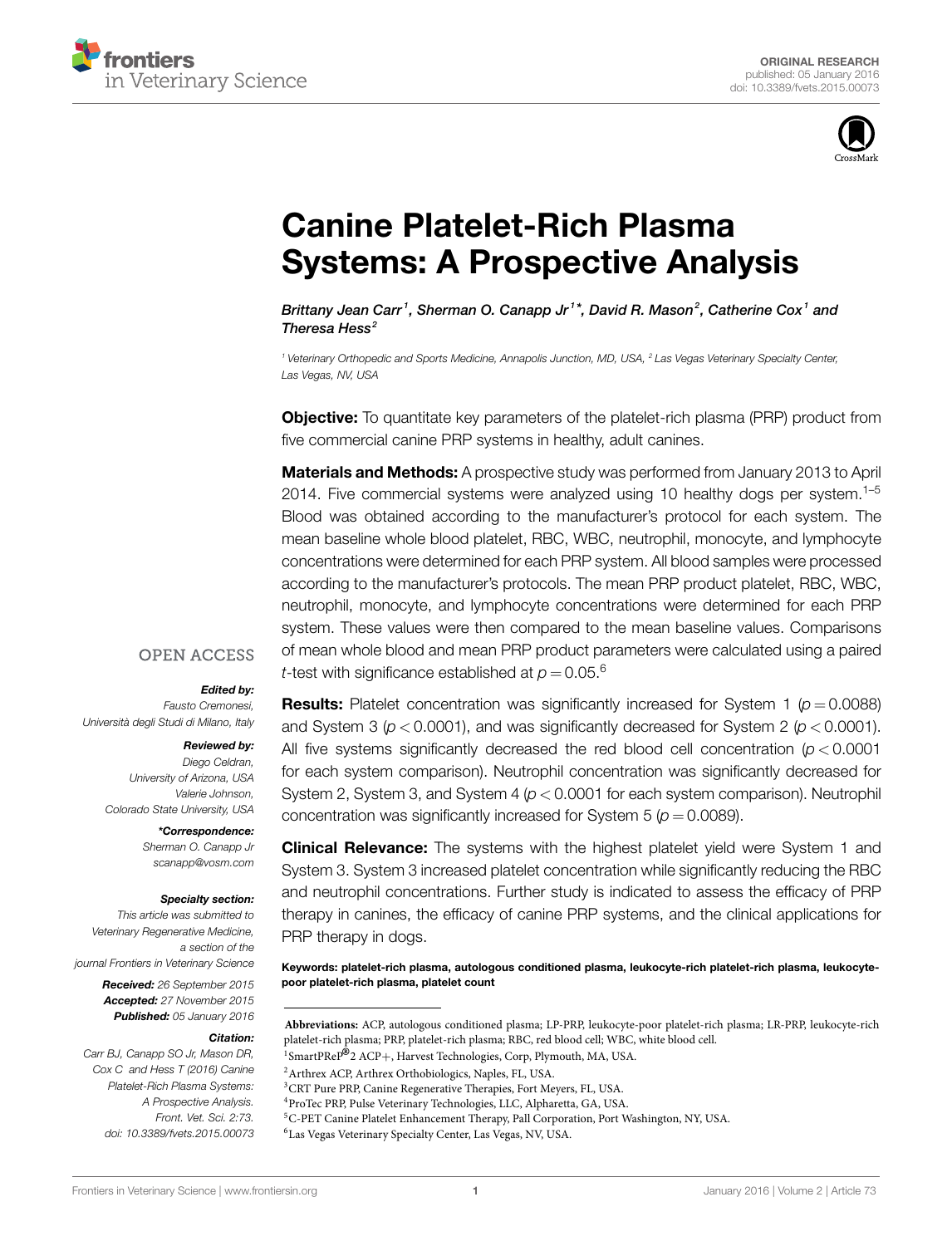# **INTRODUCTION**

Platelet-rich plasma (PRP) is an autogenous fluid concentrate composed primarily of platelets and growth factors. Recent studies have shown PRP to mediate healing by supplying growth factors, cytokines, chemokines, and other bioactive compounds [\(1](#page-6-0)–[7](#page-6-1)). Initially, PRP's first clinical applications were limited to dentistry and maxillofacial surgery to improve bone healing. However, PRP currently has much broader clinical applications, extending to orthopedic surgery and sports medicine. Recent studies have shown PRP to be efficacious in managing many different orthopedic conditions, including osteoarthritis and soft tissue injuries  $(3, 4, 7-31)$  $(3, 4, 7-31)$  $(3, 4, 7-31)$  $(3, 4, 7-31)$  $(3, 4, 7-31)$ .

Platelets play roles in both hemostasis and wound healing. Platelets contain granules that release growth factors to stimulate other cells of the body to migrate to the area of trauma, thus facilitating tissue healing. It is the growth factors contained within the platelets that are of significance for tissue healing. These growth factors include platelet-derived growth factor (PDGF), transforming growth factor-β1 (TGF-β1), transforming growth factor-β2 (TGF-β2), vascular endothelial growth factor (VEGF), basic fibroblastic growth factor (bFGF), and epidermal growth factor (EGF)([1](#page-6-0)[–4,](#page-6-3) [6](#page-6-5)). Many of the growth factors found in PRP have been shown to act either individually or synergistically to enhance cellular migration and proliferation, angiogenesis, and matrix deposition to promote tendon and wound healing, aid in bone healing, and counteract the cartilage breakdown that is associated with osteoarthritis([2](#page-6-6)[–8,](#page-6-7) [10,](#page-6-8) [13](#page-6-9), [19](#page-6-10), [22,](#page-6-11) [26](#page-6-12), [29](#page-6-13), [31\)](#page-6-4) Thus, PRP has been used to manage many different orthopedic conditions. A number of studies have supported the use of PRP for soft tissue healing([10,](#page-6-8) [11](#page-6-14), [19](#page-6-10)[–21](#page-6-15), [24–](#page-6-16)[27,](#page-6-17) [30](#page-6-18)). A recent double-blinded, randomized controlled trial showed that patients with patellar tendinopathy treated with PRP had greater function and less pain than patients in the control group([11\)](#page-6-14). Multiple studies have also documented the use of PRP for management of osteoarthritis [\(7,](#page-6-1) [8](#page-6-7), [12](#page-6-19)[–18](#page-6-20), [22,](#page-6-11) [23\)](#page-6-21). One recent prospective, blinded, randomized trial showed a single dose of PRP to be more effective than a placebo for improving function in humans with knee osteoarthritis [\(22\)](#page-6-11). Furthermore, recent studies have also shown that platelets recruit, stimulate, and provide a scaffold for stem cells, supporting its use with stem cells to stimulate healing([27,](#page-6-17) [31](#page-6-4)[–39\)](#page-7-0). Hence, PRP has also been used in conjunction with stem cell therapy to aid in cartilage, bone, and soft tissue healing.

Multiple formulations of PRP have been developed and studied. Previous studies in humans have reported that the ideal PRP product should have anywhere from a four- to sevenfold increase in platelets([2](#page-6-6)[–4,](#page-6-3) [6\)](#page-6-5). However, platelet concentration is not the only important component of a PRP product. Inclusion or exclusion of mononuclear cells, neutrophils, and red blood cells not only define an autologous platelet product but have also been reported to affect the clinical efficacy of the product and play major roles affecting the inflammatory responses after PRP injection [\(2,](#page-6-6) [5,](#page-6-22) [10](#page-6-8), [19–](#page-6-10)[22,](#page-6-11) [40–](#page-7-1)[44](#page-7-2)). In general, it is believed that red blood cells and neutrophils should be reduced as they have an inflammatory effect, while the effect of mononuclear cells remains largely unknown [\(36](#page-6-23), [40](#page-7-1), [41,](#page-7-3) [45](#page-7-4)[–48](#page-7-5)).

Multiple commercial PRP separation systems have been developed for both human and equine use. PRP products from different commercially available PRP separation systems often have variations in their concentrations of platelets, WBC, and growth factors([6,](#page-6-5) [43](#page-7-6)). Furthermore, while these systems may have been previously validated for human and/or equine use, there is limited research supporting their validation of a PRP system for canine use. In fact, a recent study revealed that PRP systems validated for human and/or equine use may not yield similar or consistent results in the canine([44\)](#page-7-2). Another recent study evaluated some of the commercial canine PRP systems and also found inconsistent results; however, this study failed to perform statistical analysis and WBC differential on the PRP products([49\)](#page-7-7). The purpose of this study was to compare key parameters of the PRP product from five of the most commonly used commercial canine PRP systems in healthy, adult canines.

## **MATERIALS AND METHODS**

A prospective study involving two small animal surgery specialty centers was performed from January 2013 to April 2014. In accordance with AAALAC International Rules of Accreditation, this study was performed with the approval of the VOSM Research Committee and with owner consent. In this study, all dogs who participated were client-owned dogs deemed healthy by a veterinarian. All clients volunteered their dog for the study and provided written consent as required by Veterinary Orthopedic and Sports Medicine Group for every study participant. All dogs that participated in the study were directly overseen by a veterinarian to ensure no harm was incurred during study participation.

The following five commercial systems were prospectively analyzed and labeled as follows: System  $1,^1$  System  $2,^2$  System  $3,^3$ System  $4,4$  and System 5.<sup>5</sup> Data for Systems 1, 3, and 4 were collected at Center  $1$ ,<sup>[7](#page-1-0)</sup> while data for Systems 2 and 5 were collected at Center 2 (See footnote 6). Ten adult, healthy dogs with no known previous or current medical problems were used for each PRP system. Two of the canines were used for both System 3 and System 4. In this case, the blood samples were collected on separate days, 30 days apart from each other. One investigator was appointed at each center to perform blood collection and sample processing. The required volume of blood was then obtained from each dog according to the manufacturer's protocol and specifications for each PRP system (**[Table 1](#page-2-0)**). For System 1, System 2, System 3, and System 5, all blood samples were obtained from the jugular vein using an 18-gage-butterfly needle. All blood samples for System 4 were collected from the jugular vein; however, System 4 required the use of a 21-gage-butterfly needle vacutainer as blood was collected directly into the sodium citrate tubes provided by the manufacturer for processing. A baseline blood WBC differential, RBC concentration, and platelet concentration were obtained on all dogs using an in-house hematology analyzer that had been calibrated according to manufacturer standards.<sup>[8](#page-1-1)</sup>

<span id="page-1-0"></span><sup>7</sup>Veterinary Orthopedic and Sports Medicine Group, Annapolis Junction, MD, USA.

<span id="page-1-1"></span><sup>8</sup> Idexx LaserCyte Hematology Analyzer, Idexx Laboratories, Westbrook, ME, USA.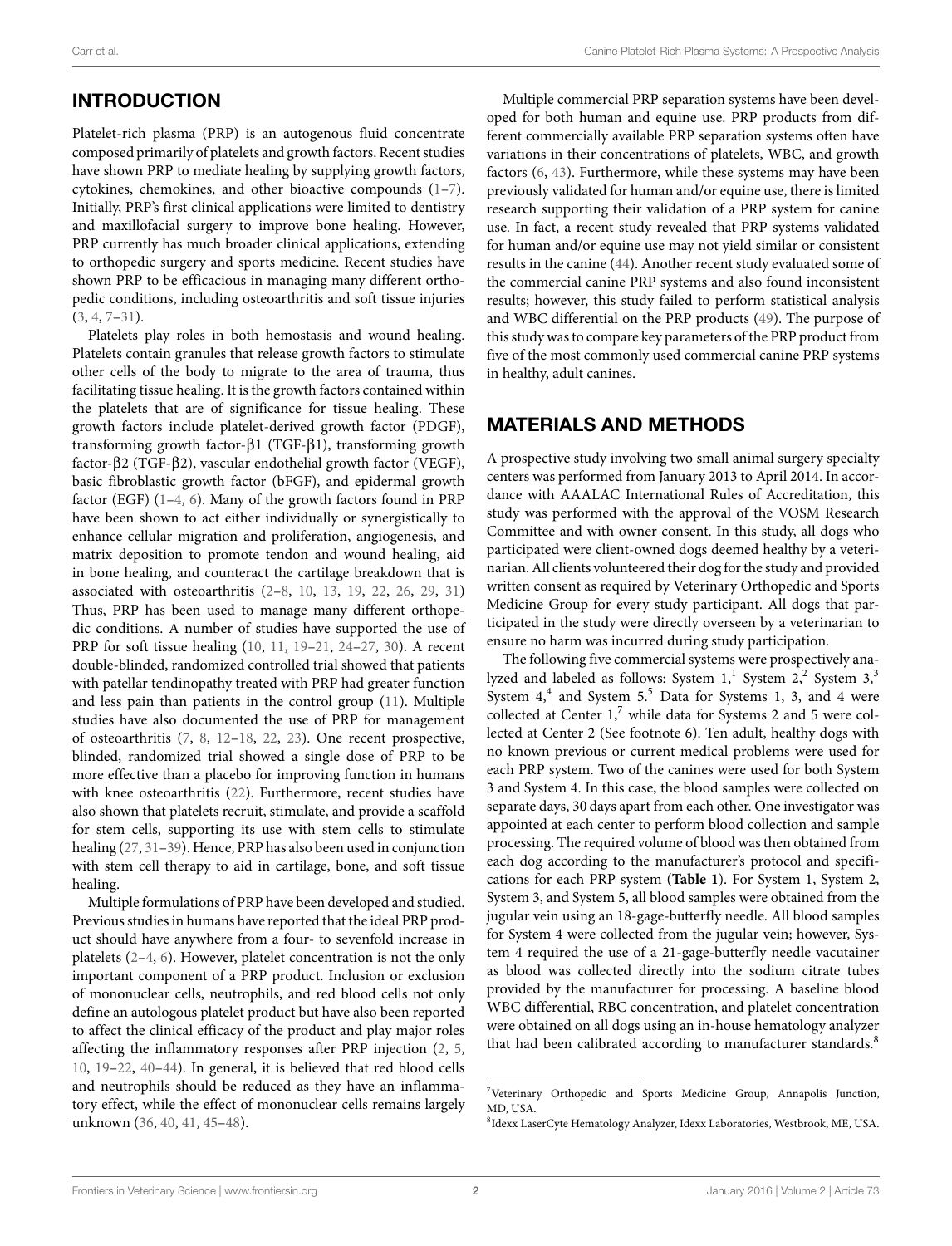#### <span id="page-2-0"></span>**TABLE 1 | PRP system protocols summary**.

| System | <b>Centrifugation or</b><br>filtration | Volume of<br>blood required | Anticoagulant  | Volume of<br>anticoagulant | Size of<br>syringe used | <b>PRP</b> product<br>volume |
|--------|----------------------------------------|-----------------------------|----------------|----------------------------|-------------------------|------------------------------|
|        | Centrifugation                         | 50 mL                       | ACD-A          | 10 <sub>m</sub>            | 60 mL                   | 10 <sub>m</sub>              |
| 2      | Centrifugation                         | 16mL                        | ACD-A          | $1.5$ mL                   | 20 mL                   | $4-7$ mL                     |
| 3      | Centrifugation                         | 50 mL                       | ACD-A          | 10 <sub>m</sub>            | 60 mL                   | 4 mL                         |
| 4      | Centrifugation                         | 9 <sub>mL</sub>             | Sodium citrate | 1 mL                       | n/a                     | $4-5$ mL                     |
| 5      | Filtration                             | 55 mL                       | ACD-A          | 5mL                        | 60 mL                   | $6 - 8$ mL                   |
|        |                                        |                             |                |                            |                         |                              |

*The following five commercial systems were prospectively analyzed and labeled as follows: System 1, System 2, System 3, System 4, and System 5. Blood was then obtained from each dog according to the manufacturer's protocol and specifications for each PRP system. This table summarizes the main characteristics of each system's protocol.*



<span id="page-2-2"></span>The mean baseline whole blood platelet, RBC, WBC, neutrophil, monocyte, and lymphocyte concentrations were determined for each PRP system. Baseline concentrations were obtained immediately following blood draw for all dogs. All blood samples were processed immediately following blood draw according to the protocols established by the manufacturer. PRP product concentrations were obtained immediately following processing. The platelet, RBC, WBC, neutrophil, monocyte, and lymphocyte concentrations were obtained for all processed samples. The mean PRP product platelet, RBC, WBC, neutrophil, monocyte, and lymphocyte concentrations were determined for each PRP system. The D'Agostino & Pearson Omnibus normality test was performed on the differences between PRP and Whole Blood for each data set with significance established at  $p = 0.01$ . All data sets were found to be normally distributed. Data were then analyzed using a paired *t*-test. These values were analyzed using statistical software. $^9$  $^9$  Significance was established at  $p=$  0.05.

# **RESULTS**

Blood was obtained from a total of 48 different healthy, adult canines. The following breeds were represented: Labrador Retriever (*n* = 7), Border Collie (*n* = 5), German Shepherd Dog (*n* = 4), Golden Retriever (*n* = 4), Rottweiler (*n* = 3), Boxer Dog  $(n=2)$ , Doberman  $(n=2)$ , English Bulldog  $(n=2)$ , Pit Bull Terrier (*n* = 2), American Bulldog (*n* = 1), American Staffordshire Terrier  $(n = 1)$ , Belgian Malinois  $(n = 1)$ , Collie  $(n = 1)$ , French Bulldog  $(n = 1)$ , Great Dane  $(n = 1)$ , Keeshond  $(n = 1)$ , Mastiff  $(n=1)$ , Newfoundland  $(n=1)$ , Standard Poodle  $(n=1)$ , Vizsla  $(n=1)$ , and mixed canine  $(n=6)$ . There were 6 intact males, 17 neutered males, 8 intact females, and 17 spayed females. The mean weight was 31.6 kg (range 11.3–55.5 kg). The mean age was 6.2 years old (range 1–13 years old).

### **Platelet Concentration**

A statistically significant difference was found between the mean whole blood and mean PRP product platelet concentrations of System 1, System 2, and System 3 (**[Figure 1](#page-2-2)**). Mean platelet concentration was significantly increased for System 1 ( $p = 0.0088$ ), which was a 219% increase, and for System 3 ( $p < 0.0001$ ), a 550% increase. Mean platelet concentration was significantly decreased for System 2 ( $p < 0.0001$ ), which was a 91% decrease. There was no statistically significant change in mean platelet concentration for System 4 ( $p = 0.6107$ ) and System 5 ( $p = 0.0897$ ).

### **RBC Concentration**

A statistically significant difference was found between the mean whole blood and mean PRP product RBC concentrations of all

<span id="page-2-1"></span><sup>9</sup>GraphPad Prism 6, GraphPad Software Inc, La Jolla, CA, USA.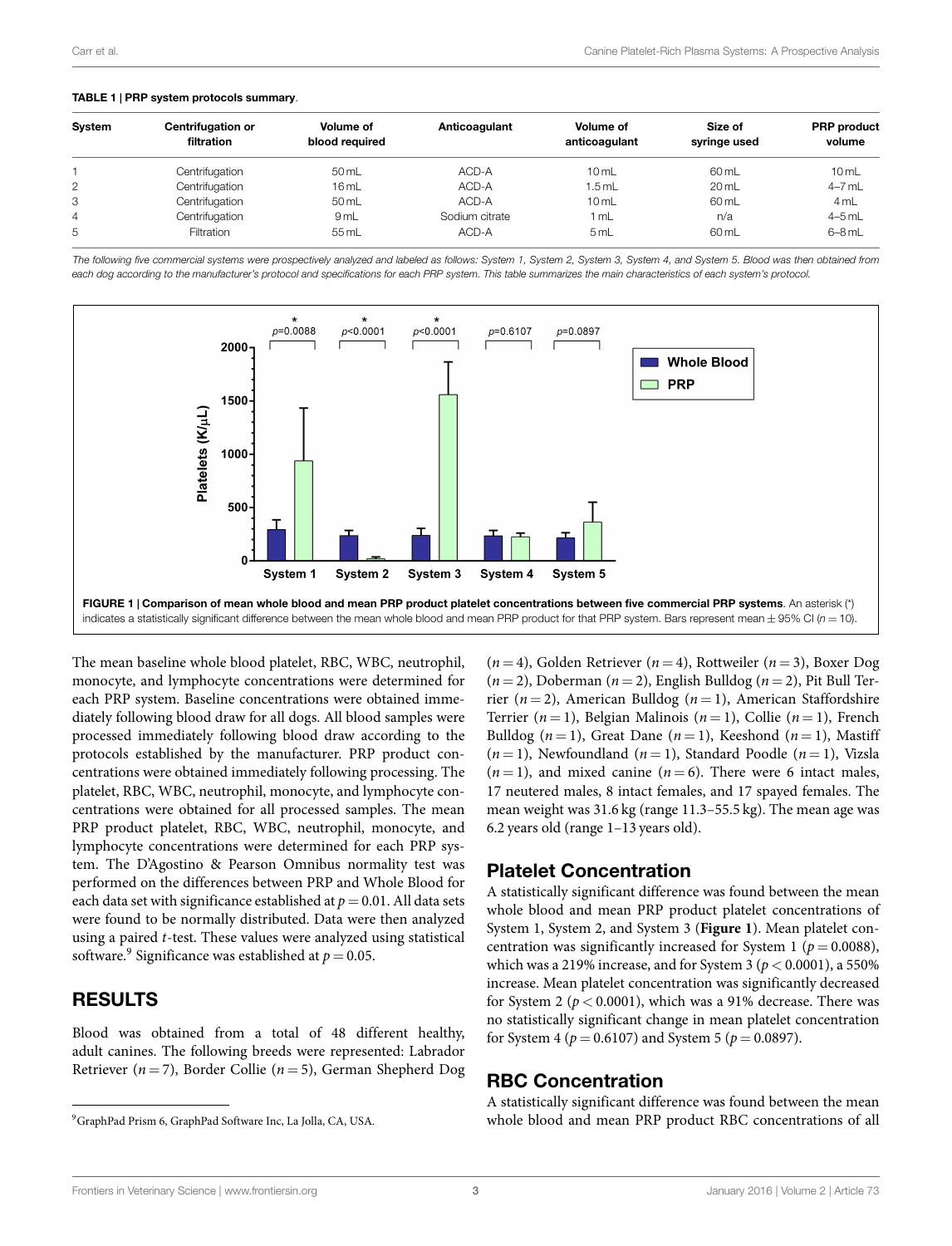five PRP systems (**[Figure 2](#page-3-0)**). Mean RBC concentration was significantly decreased for System 1 (*p <* 0.0001), System 2 (*p <* 0.0001), System 3 ( $p < 0.0001$ ), System 4 ( $p < 0.0001$ ), and System 5 (*p <* 0.0001). System 2 was found to have the greatest decrease in RBC concentration (98%), followed by System 4 (96%), System 3 (95%), System 1 (85%), and System 5 (37%).

## **WBC Concentration**

A statistically significant difference was found between the mean whole blood and mean PRP product WBC concentrations of System 2, System 4, and System 5 (**[Figure 3](#page-3-1)**). Mean WBC concentration was significantly decreased for System 2 ( $p < 0.0001$ ) and System 4 ( $p < 0.0001$ ), an 89% decrease for both systems. Mean WBC concentration was significantly increased for System 5 ( $p = 0.0005$ ), which is a 110% increase. There was no statistically significant change in mean WBC concentration for System 1  $(p = 0.2161)$  and System 3 ( $p = 0.3439$ ).

## **Neutrophil Concentration**

A statistically significant difference was found between the mean whole blood and mean PRP product neutrophil concentrations of System 2, System 3, System 4, and System 5 (**[Figure 4](#page-4-0)**). Mean neutrophil concentration was significantly decreased for System 2 (*p <* 0.0001), System 3 (*p <* 0.0001), and System 4 (*p <* 0.0001). System 2 yielded a 90% decrease, System 3 yielded an 85% decrease, and System 4 yielded a 98% decrease in mean neutrophil concentration compared to mean whole blood values. Mean neutrophil concentration was significantly increased for System 5 ( $p = 0.0089$ ), a 59% increase. There was no statistically significant change in mean neutrophil concentration for System 1  $(p = 0.9300)$ .

## **Monocyte Concentration**

A statistically significant difference was found between the mean whole blood and mean PRP product monocyte concentrations of System 2, System 4, and System 5 (**[Figure 5](#page-4-1)**). Mean monocyte concentration was significantly decreased for System 2 ( $p = 0.0064$ ), which was a 62% decrease, and for System 4 ( $p < 0.0001$ ), a 79% decrease. Mean monocyte concentration was significantly increased for System 5 ( $p = 0.0032$ ), a 114% increase. There was no statistically significant change in mean neutrophil concentration for System 1 ( $p = 0.1245$ ) and System 3 ( $p = 0.7759$ ).



<span id="page-3-0"></span>indicates a statistically significant difference between the mean whole blood and mean PRP product for that PRP system. Bars represent mean *±* 95% CI (*n* = 10).

<span id="page-3-1"></span>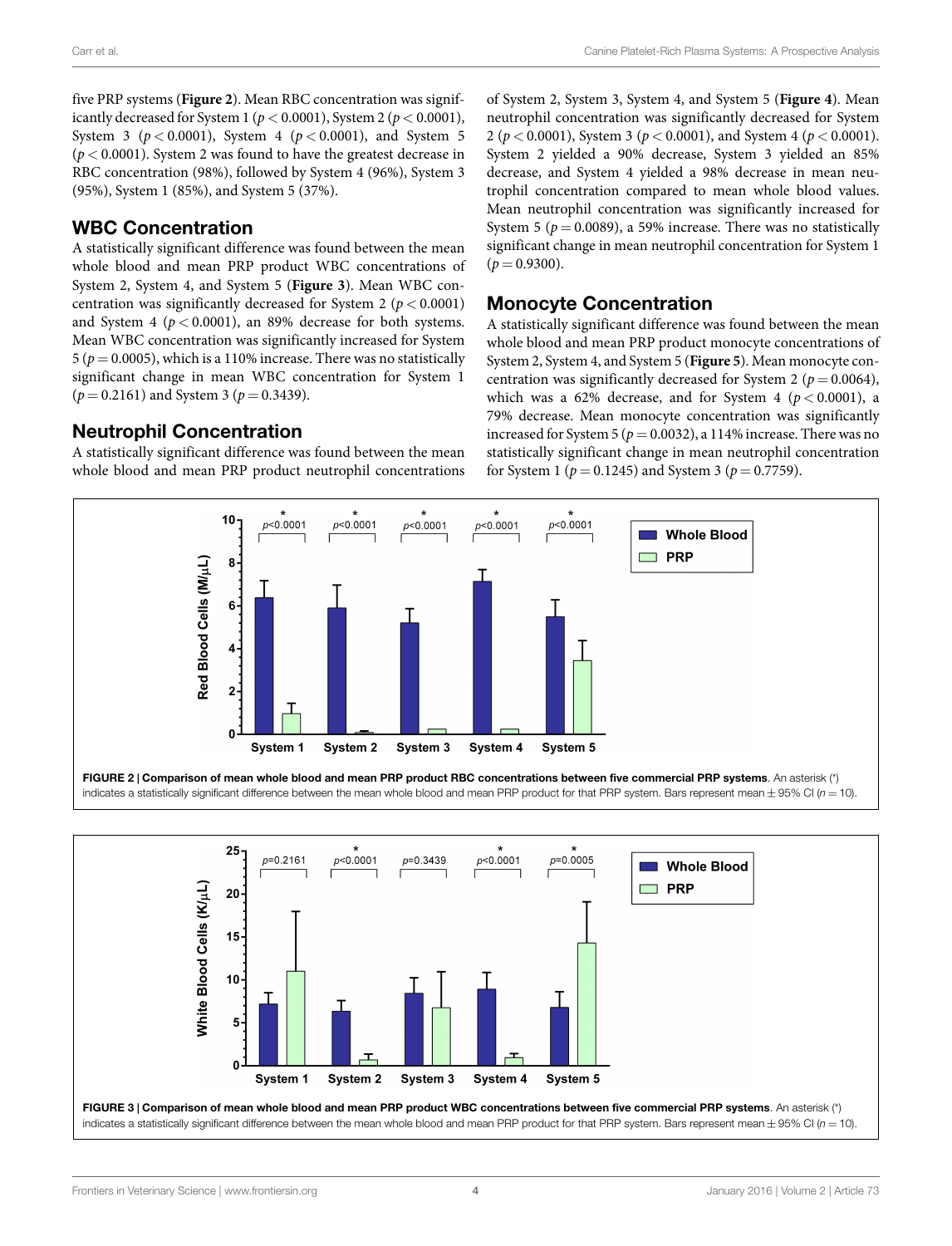

<span id="page-4-0"></span>

# <span id="page-4-1"></span>**Lymphocyte Concentration**

A statistically significant difference was found between the mean whole blood and mean PRP product lymphocyte concentrations of all five PRP systems (**[Figure 6](#page-5-0)**). Mean lymphocyte concentration was significantly decreased for System 2 ( $p = 0.0004$ ), which is a 74% decrease, and System 4 ( $p = 0.0004$ ), a 67% decrease. Mean lymphocyte concentration was significantly increased for System 1 ( $p = 0.0494$ ), System 3 ( $p = 0.0260$ ), and System 5 ( $p = 0.0013$ ). System 1 yielded a 191% increase, System 3 a 220% increase, and System 5 a 267% increase in mean lymphocyte concentration compared to mean whole blood values.

# **DISCUSSION**

Platelet-rich plasma concentration results varied among systems. The systems with the highest platelet yield were System 1 and System 3. However, while System 1 yielded a 219% mean increase in platelets and 85% decrease in RBC from baseline, this system failed to reduce neutrophil concentrations. System 3 yields a 550% mean increase in platelets while removing *>*95% of the RBC and 85% of neutrophils.

Multiple formulations of PRP have been developed and studied. Previous studies in humans have reported that the ideal PRP product should have anywhere from a four- to sevenfold increase in platelets [\(2–](#page-6-6)[4](#page-6-3), [6](#page-6-5)). However, platelet concentration is not the only important component of a PRP product. Inclusion or exclusion of mononuclear cells, neutrophils, and red blood cells not only define an autologous platelet product, but have also been reported to affect the clinical efficacy of the product and play major roles affecting the inflammatory responses after PRP injection([2,](#page-6-6) [5](#page-6-22), [10](#page-6-8), [19–](#page-6-10)[22,](#page-6-11) [40](#page-7-1)[–44](#page-7-2)). In this study, the systems with the highest platelet yield were System 1 and System 3.

Reducing RBC concentration is thought to be important when developing the ideal PRP product [\(40](#page-7-1)). A recent study revealed an increased RBC concentration in PRP increases the concentrations of unwanted inflammatory mediators, specifically IL-1 and TGFα. This study also showed that synoviocytes treated with RBC concentrate demonstrated significantly more synoviocyte death when compared with leukocyte-rich PRP (LR-PRP), leukocyte-poor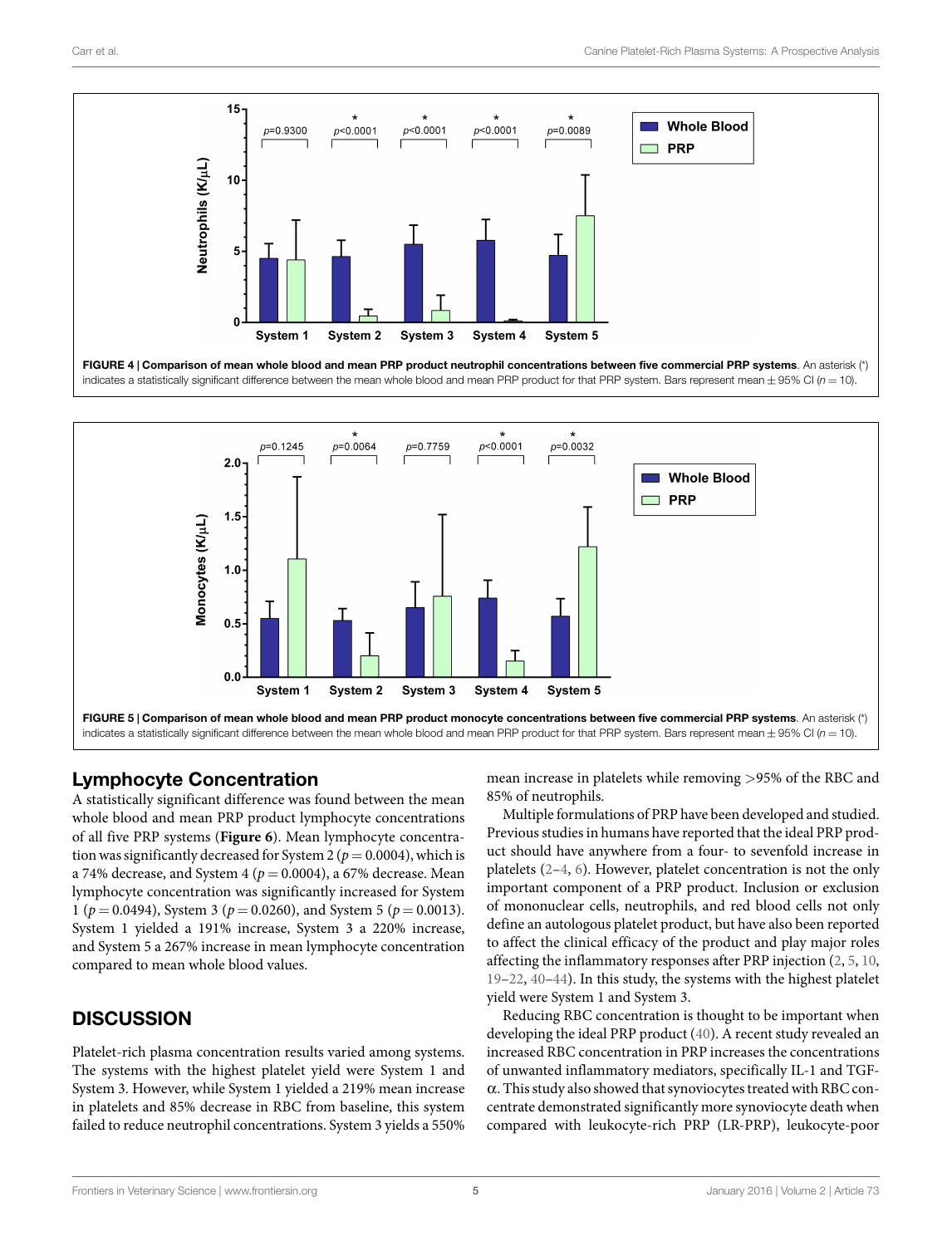

<span id="page-5-0"></span>PRP (LP-PRP), and phosphate-buffered saline (PBS) [\(40\)](#page-7-1). In this study, all five canine PRP systems significantly decreased the RBC concentration.

The effect of leukocyte concentration in PRP products has also been investigated. Both LR-PRP and LP-PRP have been studied and compared. Recent studies have shown LR-PRP is associated with increased pro-inflammatory mediators, including IL-1β, IL-6, IL-8 IFN-γ, and TNF-α [\(1,](#page-6-0) [2](#page-6-6), [5](#page-6-22), [10](#page-6-8), [40](#page-7-1), [41\)](#page-7-3). Increased leukocytes in PRP are also associated with more metalloproteinase (MMP-3 and MMP-13) gene expression and less cartilage oligomeric matrix protein (COMP) and decorin gene expression [\(10](#page-6-8), [36,](#page-6-23) [45](#page-7-8)). These potentially deleterious effects are largely attributed to the presence of neutrophils. Additionally, an increased concentration of neutrophils in PRP is also positively correlated with an increased MMP-9 concentration which degrades collagen and other extracellular matrix molecules [\(20,](#page-6-24) [36,](#page-6-23) [41](#page-7-3), [45](#page-7-8)). One recent study has shown LR-PRP causes significantly more synoviocyte death when compared with LP-PRP and PBS([40\)](#page-7-1). Thus, LP-PRP has been thought to be more beneficial than LR-PRP in maintaining tendon homeostasis and counteract inflammation associated with osteoarthritis [\(10](#page-6-8), [19,](#page-6-10) [20](#page-6-24), [40,](#page-7-1) [45](#page-7-8)). Of the systems with the highest platelet yield (System 1 and System 3), System 1 failed to reduce WBC concentration and neutrophil concentrations, while System 3 removed greater than 19% of WBC and 85% of neutrophils.

While an increased neutrophil concentration in PRP is known to have negative effects, the effect of monocytes and lymphocytes remains largely unknown. There was great variation in this study of monocyte and lymphocyte concentrations in the final PRP product. Recent studies suggest that monocytes are associated with an increase in cellular metabolism and collagen production in fibroblasts and a decrease in release of anti-angiogenic cytokines interferon-γ and IL-12([47,](#page-7-4) [48](#page-7-9)). Platelets have also been shown to activate peripheral blood mononuclear cells (lymphocytes, monocytes, and macrophages) to help stimulate collagen production, which is believed to be mediated by an increase in IL-6 expression [\(47](#page-7-4), [48\)](#page-7-9). However, the role of monocytes and lymphocytes in PRP therapy remains unclear and further investigation is warranted.

When compared to the previous study evaluating platelet concentration of PRP products from various canine commercial systems, our study found similar results([49\)](#page-7-5). Three of the commercial systems were tested in both studies. PRP product platelet concentrations and total WBC concentrations were similar between both studies. However, the previous study failed to perform WBC differentiation on the PRP products, so no comparisons can be made regarding neutrophil, lymphocyte, or monocyte concentrations.

Limitations of this study include small sample size and limitations inherent to its design. Different dogs were used for each PRP system, and while all dogs were confirmed to be healthy, one cannot assume that the dogs used are representative of the entire canine population. Ideally, the same dog would be used for all systems and all blood samples would be drawn at the same time to eliminate variation in hematological composition. We attribute the variation in results to this as well as inherent patient factors. However, it was not possible to use the same dogs for simultaneous sample collection and processing as the study was conducted at two separate centers. Furthermore, it was also not feasible to obtain the large blood sample required for all systems to be tested simultaneously.

The goal of this study was to compare key parameters of the PRP product from five commercial canine PRP systems in healthy, adult canines. No claims regarding the efficacy of PRP therapy in canines or the efficacy of the PRP formulations evaluated can be deduced from this study. Further study is indicated to assess the concentrations of growth factors and cytokines in the commercial canine PRP products and to determine the concentration of platelets and growth factors required for therapeutic effect. Further study is also needed to evaluate the efficacy of PRP therapy and further define its clinical applications in canines.

# **AUTHOR CONTRIBUTIONS**

All authors assisted with study development, procedures, data analysis, and manuscript preparation.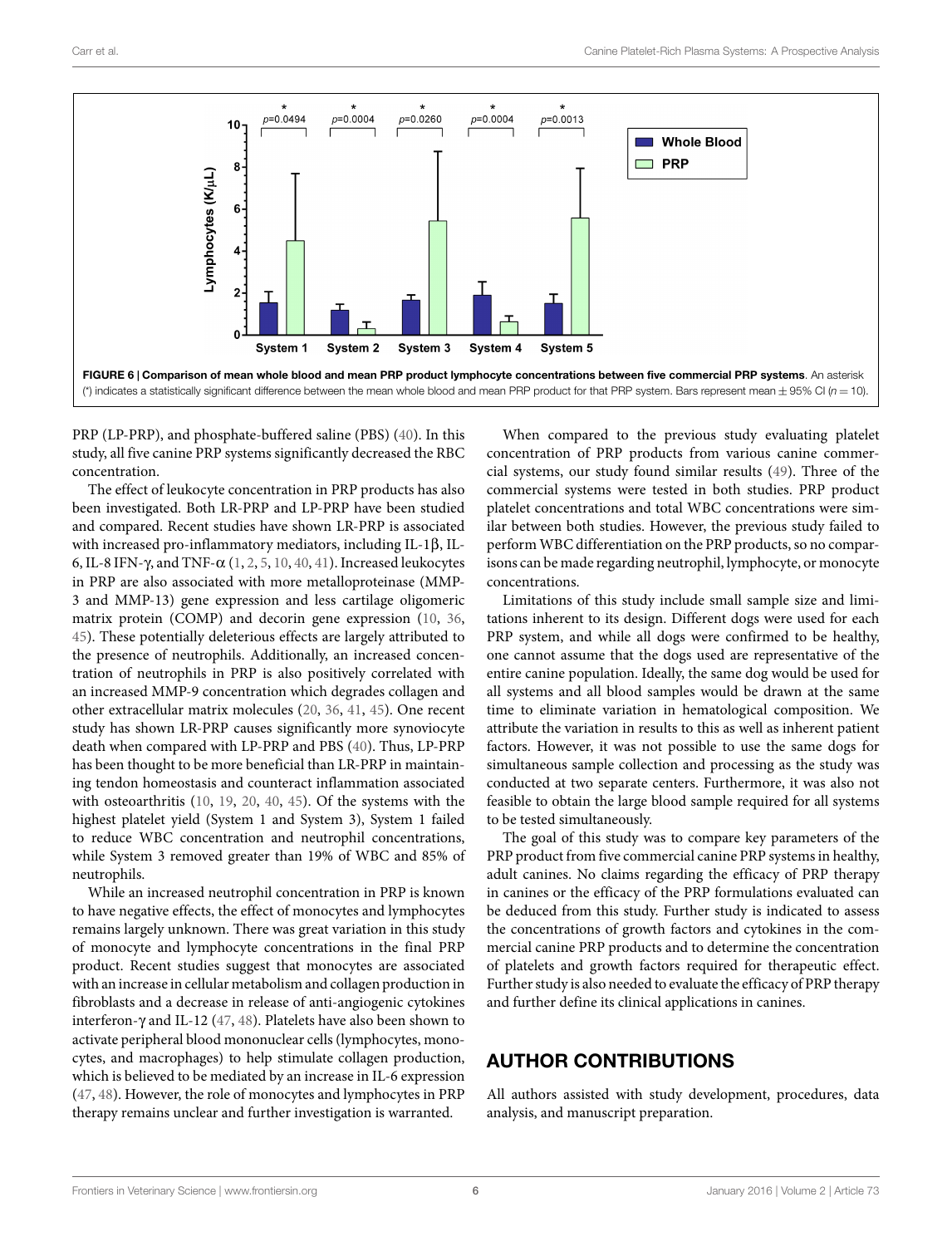# **REFERENCES**

- <span id="page-6-0"></span>1. Boswell SG, Cole BJ, Sundman EA, Karas V, Fortier LA. Platelet-rich plasma: a milieu of bioactive factors. *Arthroscopy* (2012) **28**(3):429–39. doi:[10.1016/j.](http://dx.doi.org/10.1016/j.arthro.2011.10.018) [arthro.2011.10.018](http://dx.doi.org/10.1016/j.arthro.2011.10.018)
- <span id="page-6-6"></span>2. Dohan Ehrenfest DM, Doglioli P, de Peppo GM, Del Corso M, Charrier JB. Choukroun's platelet-rich fibrin (PRF) stimulates in vitro proliferation and differentiation of human oral bone mesenchymal stem cell in a dose-dependent way. *Arch Oral Biol* (2010) **55**:185–94. doi:[10.1016/j.archoralbio.2010.01.004](http://dx.doi.org/10.1016/j.archoralbio.2010.01.004)
- <span id="page-6-2"></span>3. Filardo G, Kon E, Roffi A, Di Matteo B, Merli ML, Marcacci M. Platelet rich plasma: why intra-articular? A systematic review of preclinical studies and clinical evidence on PRP for joint degeneration. *Knee Surg Sports Traumatol Arthrosc* (2013) **23**(9):2459–74. doi[:10.1007/s00167-013-2743-1](http://dx.doi.org/10.1007/s00167-013-2743-1)
- <span id="page-6-3"></span>4. Hsu WK, Mishra A, Rodeo SR, Fu F, Terry MA, Randelli P, et al. Plateletrich plasma in orthopaedic applications: evidence-based recommendations for treatment. *J Am Acad Orthop Surg* (2013) **21**:739–48. doi:[10.5435/JAAOS-21-](http://dx.doi.org/10.5435/JAAOS-21-12-739) [12-739](http://dx.doi.org/10.5435/JAAOS-21-12-739)
- <span id="page-6-22"></span>5. McLellan J, Plevin S. Does it matter which platelet-rich plasma we use? *Equine Vet Educ* (2011) **23**(2):101–4. doi:[10.1111/j.2042-3292.2010.00185.x](http://dx.doi.org/10.1111/j.2042-3292.2010.00185.x)
- <span id="page-6-5"></span>6. Pelletier MH, Malhotra A, Brighton T, Walsh WR, Underman R. Platelet function and constituents of platelet rich plasma. *Int J Sports Med* (2013) **34**:74–80. doi[:10.1055/s-0032-1316319](http://dx.doi.org/10.1055/s-0032-1316319)
- <span id="page-6-1"></span>7. Sundman EA, Cole BJ, Karas V, Valle CD, Tetreault MW, Mohammed HO, et al. The anti-inflammatory and matrix restorative mechanisms of plateletrich plasma in osteoarthritis. *Am J Sports Med* (2013) **42**(1):35–41. doi[:10.1177/](http://dx.doi.org/10.1177/0363546513507766) [0363546513507766](http://dx.doi.org/10.1177/0363546513507766)
- <span id="page-6-7"></span>8. Abrams GD, Frank RM, Fortier LA, Cole BJ. Platelet-rich plasma for articular cartilage repair. *Sports Med Arthrosc Rev* (2013) **21**:213–9. doi[:10.1097/JSA.](http://dx.doi.org/10.1097/JSA.0b013e3182999740) [0b013e3182999740](http://dx.doi.org/10.1097/JSA.0b013e3182999740)
- 9. Cho K, Kim JM, Kim MH, Kang SS, Kim G, Choi SH. Scintigraphic evaluation of osseointegrative response around calcium phosphate-coated titanium implants in tibia bone: effect of platelet-rich plasma on bone healing in dogs. *Eur Surg Res* (2013) **51**:138–45. doi:[10.1159/000357197](http://dx.doi.org/10.1159/000357197)
- <span id="page-6-8"></span>10. Dragoo JL, Braun HJ, Durham JL, Ridle BA, Odegaard JI, Luong R, et al. Comparison of the acute inflammatory response of two commercial plateletrich plasma systems in healthy rabbit tendons. *Am J Sports Med* (2012) **40**(6):1274–81. doi[:10.1177/0363546512442334](http://dx.doi.org/10.1177/0363546512442334)
- <span id="page-6-14"></span>11. Dragoo JL, Wasterlain AS, Braun HJ, Nead KT. Platelet-rich plasma as a treatment for patellar tendinopathy: a double-blind, randomized controlled trial. *Am J Sports Med* (2014) **42**(3):610–8. doi[:10.1177/0363546513518416](http://dx.doi.org/10.1177/0363546513518416)
- <span id="page-6-19"></span>12. Filardo G, Kon E, Di Martino A, Di Matteo B, Merli ML, Cenacchi A, et al. Platelet-rich plasma vs hyaluronic acid to treat knee degenerative pathology: study design and preliminary results of a randomized controlled trial. *BMC Musculoskelet Disord* (2012) **13**:229. doi[:10.1186/1471-2474-13-229](http://dx.doi.org/10.1186/1471-2474-13-229)
- <span id="page-6-9"></span>13. Filardo G, Kon E, Buda R, Timoncini A, Di Martino A, Cenacchi A, et al. Platelet-rich plasma intra-articular knee injections for the treatment of degenerative cartilage lesions and osteoarthritis. *Knee Surg Sports Traumatol Arthrosc* (2011) **19**:528–35. doi[:10.1007/s00167-010-1238-6](http://dx.doi.org/10.1007/s00167-010-1238-6)
- 14. Franklin S, Cook J. Prospective trial of autologous conditioned plasma versus hyaluronan plus corticosteroid for elbow osteoarthritis in dogs. *Can Vet J* (2013) **54**:881–4.
- 15. Jang SJ, Kim JD, Cha SS. Platelet-rich plasma (PRP) injections as an effective treatment for early osteoarthritis. *Eur J Orthop Surg Traumatol* (2013) **23**:573–80. doi:[10.1007/s00590-012-1037-5](http://dx.doi.org/10.1007/s00590-012-1037-5)
- 16. Khoshbin A, Leroux T, Wasserstein D, Marks P, Theodoropoulos J, Ogilvie-Harris D, et al. The efficacy of platelet-rich plasma in the treatment of symptomatic knee osteoarthritis: a systematic review with quantitative synthesis. *Arthroscopy* (2013) **29**(12):2037–48. doi:[10.1007/s00167-013-2743-1](http://dx.doi.org/10.1007/s00167-013-2743-1)
- 17. Kon E, Buda R, Filardo G, Di Martino A, Timoncini A, Cenacchi A, et al. Platelet-rich plasma: intra-articular knee injections produced favorable results on degenerative cartilage lesions. *Knee Surg Sports Traumatol Arthrosc* (2010) **18**:474–9. doi[:10.1007/s00167-009-0940-8](http://dx.doi.org/10.1007/s00167-009-0940-8)
- <span id="page-6-20"></span>18. Kon E, Mandelbaum B, Buda R, Filardo G, Delcogliano M, Timoncini A, et al. Platelet-rich plasma intra-articular injection versus hyaluronic acid viscosupplementation as treatments for cartilage pathology: from early degeneration to osteoarthritis. *Arthroscopy* (2011) **27**(11):1490–501. doi:[10.1016/j.arthro.2011.](http://dx.doi.org/10.1016/j.arthro.2011.05.011) [05.011](http://dx.doi.org/10.1016/j.arthro.2011.05.011)
- <span id="page-6-10"></span>19. McCarrel T, Fortier L. Temporal growth factor release from platelet-rich plasma, trehalose lyophilized platelets, and bone marrow aspirate and their

effect on tendon and ligament gene expression. *J Orthop Res* (2009) **27**(8):1033–42. doi:[10.1002/jor.20853](http://dx.doi.org/10.1002/jor.20853)

- <span id="page-6-24"></span>20. McCarrel TM, Minas T, Fortier LA. Optimization of leukocyte concentration in platelet-rich plasma for the treatment of tendinopathy. *J Bone Joint Surg Am* (2012) **94**(1–8):e143. doi:[10.2106/JBJS.L.00019](http://dx.doi.org/10.2106/JBJS.L.00019)
- <span id="page-6-15"></span>21. Mishra A, Pavelko T. Treatment of chronic elbow tendinosis with buffered platelet-rich plasma. *Am J Sports Med* (2006) **34**(11):1774–8. doi:[10.1177/](http://dx.doi.org/10.1177/0363546506288850) [0363546506288850](http://dx.doi.org/10.1177/0363546506288850)
- <span id="page-6-11"></span>22. Patel S, Shillon MS, Aggarwal S, Marwaha N, Jain A. Treatment with plateletrich plasma is more effective than placebo for knee osteoarthritis: a prospective, double-blinded, randomized trial. *Am J Sports Med* (2013) **41**(2):356–64. doi: [10.1177/0363546512471299](http://dx.doi.org/10.1177/0363546512471299)
- <span id="page-6-21"></span>23. Raeissadat SA, Rayegani SM, Babaee M, Ghorbani E. The effect of platelet-rich plasma on pain, function, and quality of life of patients with knee osteoarthritis. *Pain Res and Treatment* (2013) **1**:1–7. doi:[10.1155/2013/165967](http://dx.doi.org/10.1155/2013/165967)
- <span id="page-6-16"></span>24. Randelli P, Arrigoni P, Ragone V, Aliprandi A, Cabitza P. Platelet rich plasma in arthroscopic rotator cuff repair: a prospective RCT study, 2-year follow-up. *J Shoulder Elbow Surg* (2011) **20**:518–28. doi[:10.1016/j.jse.2011.02.008](http://dx.doi.org/10.1016/j.jse.2011.02.008)
- 25. Sampson S, Gerhardt M, Mandelbaum B. Platelet rich plasma injection grafts for musculoskeletal injuries: a review. *Curr Rev Musculoskelet Med* (2008) **1**:165–74. doi:[10.1007/s12178-008-9032-5](http://dx.doi.org/10.1007/s12178-008-9032-5)
- <span id="page-6-12"></span>26. Silva RF, Carmona JU, Rezende CMF. Intra-articular injections of autologous platelet concentrates in dogs with surgical reparation of cranial cruciate ligament rupture. *Vet Comp Orthop Traumatol* (2013) **26**:122–5. doi:[10.3415/](http://dx.doi.org/10.3415/VCOT-12-06-0075) [VCOT-12-06-0075](http://dx.doi.org/10.3415/VCOT-12-06-0075)
- <span id="page-6-17"></span>27. Smith JJ, Ross MW, Smith RKW. Anabolic effects of acellular bone marrow, platelet rich plasma, and serum on equine suspensory ligament fibroblasts in vitro. *Vet Comp Orthop Traumatol* (2006) **19**:43–7.
- 28. Souza TFB, Andrade AL, Ferrreira GTNM, Sakamoto SS, Albuquerque VB, Bonfim SRM, et al. Healing and expression of growth factors (TGF-B and PDGF) in canine radial osteotomy gap containing platelet-rich plasma. *Vet Comp Orthop Traumatol* (2012) **25**:445–52. doi[:10.3415/VCOT-10-10-0146](http://dx.doi.org/10.3415/VCOT-10-10-0146)
- <span id="page-6-13"></span>29. Van Buul GM, Koevoet WLM, Kops N, Bos PK, Verhaar JAN, Weinans H, et al. Platelet-rich plasma releasate inhibits inflammatory processes in osteoarthritic chondrocytes. *Am J Sports Med* (2011) **39**(11):2362–70. doi[:10.](http://dx.doi.org/10.1177/0363546511419278) [1177/0363546511419278](http://dx.doi.org/10.1177/0363546511419278)
- <span id="page-6-18"></span>30. Xie X, Hua W, Zhao S, Xie G, Huangfu X, Zhao J. The effect of plateletrich plasma on patterns of gene expression in a dog model of anterior cruciate ligament reconstruction. *J Surg Res* (2013) **180**:80–8. doi:[10.1016/j.jss.](http://dx.doi.org/10.1016/j.jss.2012.10.036) [2012.10.036](http://dx.doi.org/10.1016/j.jss.2012.10.036)
- <span id="page-6-4"></span>31. Xie X, Wang Y, Zhao C, Guo S, Liu S, Jia W, et al. Comparative evaluation of MSCs from bone marrow and adipose tissue seeded in PRP-derived scaffold for cartilage regeneration. *Biomaterials* (2012) **33**:7008–18. doi[:10.1016/j.](http://dx.doi.org/10.1016/j.biomaterials.2012.06.058) [biomaterials.2012.06.058](http://dx.doi.org/10.1016/j.biomaterials.2012.06.058)
- 32. Broeckx S, Zimmerman M, Crocetti S, Suls M, Marien T, Ferguson SJ, et al. Regenerative therapies for equine degenerative joint disease: a preliminary study. *PLoS One* (2014) **9**(1):e85917. doi:[10.1371/journal.pone.0085917](http://dx.doi.org/10.1371/journal.pone.0085917)
- 33. Cho HS, Song IH, Park SY, Sung MC, Ahn MW, Song KE. Individual variation in growth factor concentrations in platelet-rich plasma and its influence on human mesenchymal stem cells. *Korean J Lab Med* (2011) **31**:212–8. doi[:10.](http://dx.doi.org/10.3343/kjlm.2011.31.3.212) [3343/kjlm.2011.31.3.212](http://dx.doi.org/10.3343/kjlm.2011.31.3.212)
- 34. Del Bue M, Riccò S, Ramoni R, Conti V, Gnudi G, Grolli S. Equine adiposetissue derived mesenchymal stem cells and platelet concentrates: their association in vitro and in vivo. *Vet Res Commun* (2008) **32**(S1):S51–5. doi:[10.1007/](http://dx.doi.org/10.1007/s11259-008-9093-3) [s11259-008-9093-3](http://dx.doi.org/10.1007/s11259-008-9093-3)
- 35. Drengk A, Zapf A, Stürmer EK, Stürmer KM, Frosch KH. Influence of plateletrich plasma on chondrogenic differentiation and proliferation of chondrocytes and mesenchymal stem cells. *Cells Tissues Organs* (2009) **189**:317–26. doi[:10.](http://dx.doi.org/10.1159/000151290) [1159/000151290](http://dx.doi.org/10.1159/000151290)
- <span id="page-6-23"></span>36. Dohan Ehrenfest DM, Rasmusson L, Albrektsson T. Classification of platelet concentrates: from pure platelet-rich plasma (P-PRP) to leukocyte- and plateletrich fibrin (L-PRF). *Trends Biotech* (2008) **27**(3):158–67. doi:[10.1016/j.tibtech.](http://dx.doi.org/10.1016/j.tibtech.2008.11.009) [2008.11.009](http://dx.doi.org/10.1016/j.tibtech.2008.11.009)
- 37. Mishra A, Tummala P, King A, Lee B, Kraus M, Tse V, et al. Buffered plateletrich plasma enhances mesenchymal stem cell proliferation and chondrogenic differentiation. *Tissue Eng Part C Methods* (2009) **15**:431–5. doi[:10.1089/ten.tec.](http://dx.doi.org/10.1089/ten.tec.2008.0534) [2008.0534](http://dx.doi.org/10.1089/ten.tec.2008.0534)
- 38. Schnabel LV, Lynch ME, Van der Meulen MC, Yeager AE, Komatowski MA, Nixon AJ. Mesenchymal stem cells and insulin-like growth factor-I